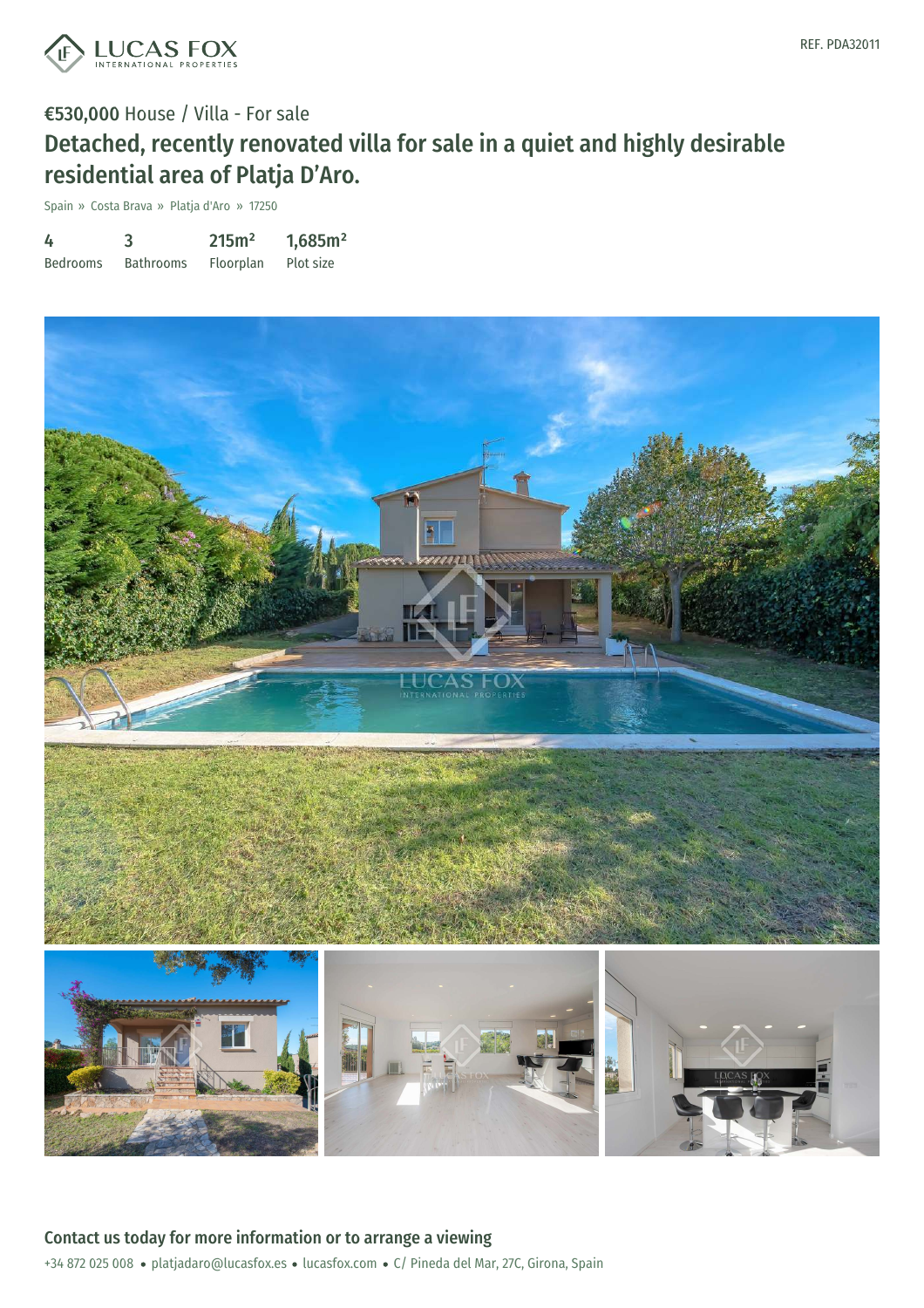

# €530,000 House / Villa - For sale Detached, recently renovated villa for sale in a quiet and highly desirable residential area of Platja D'Aro.

Spain » Costa Brava » Platja d'Aro » 17250

4 Bedrooms 3 Bathrooms 215m² Floorplan 1,685m² Plot size

#### **OVERVIEW**

### Villa Abril is a beautiful recently renovated villa built in 2001, with a built surface area of 250 m² sitting comfortably on a large plot of 1,685 m².

The attractive villa currently benefits from an outstanding renovation project and provides a great deal of flexibility to the discerning buyer.

A separate gated pedestrian access leads to the upper level of the villa via a very attractive, large covered porch area. Entrance to the property reveals a spacious open-plan facility containing the lounge and dining areas, together with the fully fitted kitchen and island with additional seating. Also on this level, there is a guest toilet plus a boiler/laundry room which is large enough to convert into a double bedroom.

Stairs lead down into the lower level of the villa, providing three large double bedrooms and a family bathroom. One of the bedrooms is the very large master suite with a big fully fitted walk in wardrobe and feature Jacuzzi. The suite also has large French windows leading onto a covered terrace for al fresco dining and barbecue facility. This also leads out to a much larger terraced area and feature swimming pool.

A separate storage room/installations is also accessed from outside.

A larger gated entrance is available for vehicle access via a paved drive, which also provides significant parking for a number of cars etc.

The huge garden area could [easily](mailto:platjadaro@lucasfox.es) be arr[anged](https://www.lucasfox.com) into areas for family use and games etc.



[lucasfox.com/go/pda32011](https://www.lucasfox.com/go/pda32011)

Garden, Swimming pool, Parking, Air conditioning, Alarm, Barbecue, Double glazing, Equipped Kitchen, Heating, Renovated